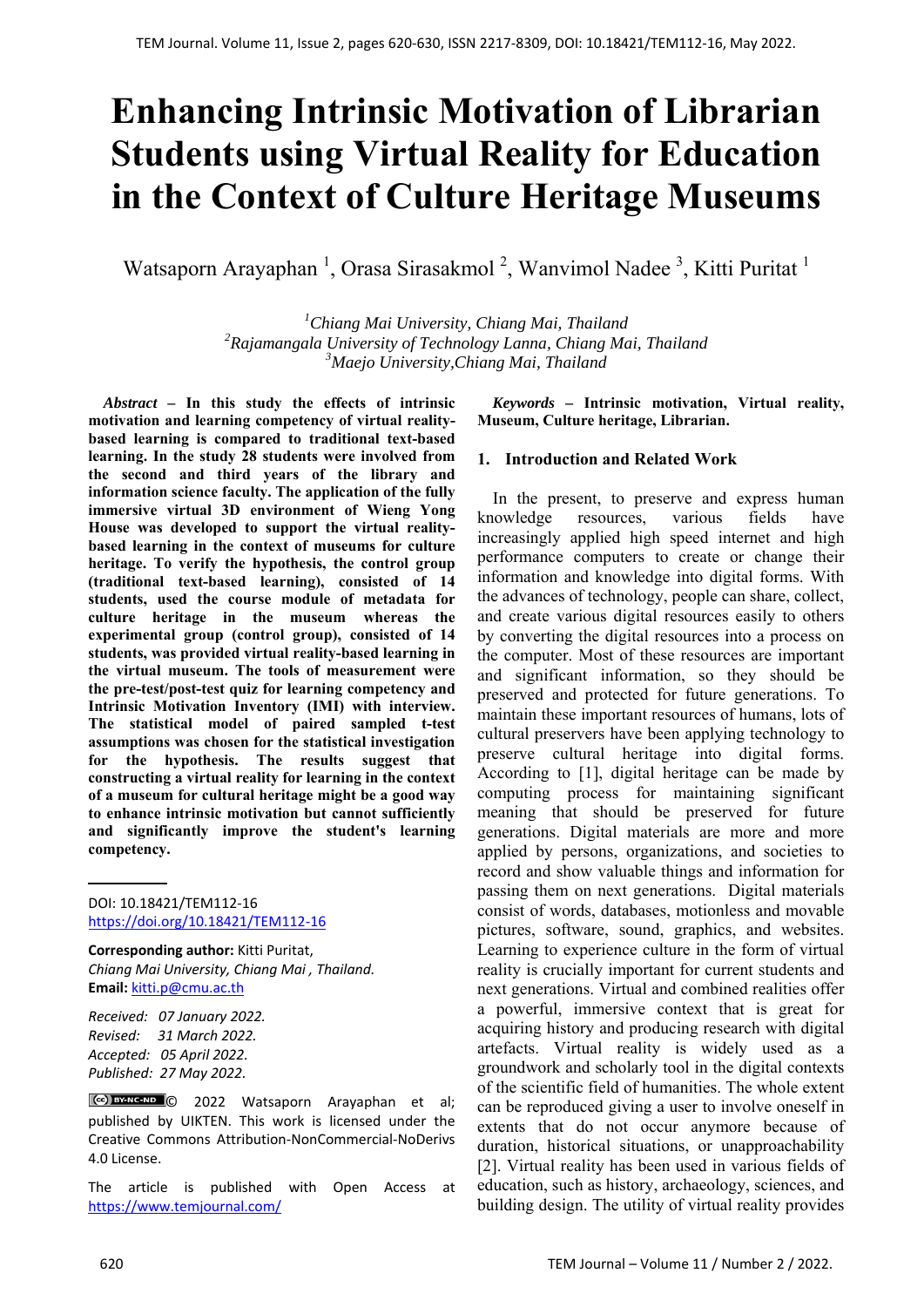students the chance to experience contents that would be hard to explain or narrate in traditional ways. Ability to interact via making a response to gestures, physical behaviors, and humans' actions, virtual reality is an excellent resource that can assist in teaching by offering a surrounding, allowing students to explore storylines and events [3].

However, there was a lack of research into Virtual Reality applications for librarians in the context of museums for education. Thus, the research focused on implementing a virtual reality learning concept for the digital preservation of cultural heritage, in order to improve the learning competence and motivation. This research is structured as follows: Some background on the virtual reality and Digital Preservation is presented in section 1 and section 2. Section 3 presents the research questions and hypotheses. Section 4 and 5 describes the research methodology and the overview of the development of visual museums. Section 6 and 7 shows the experiment result and discussion. Finally, section 8 contains the conclusion and future work.

## **2. Literature Review**

## *2.1.Digital Preservation*

Data preservation is a very significant matter in the culture of mankind, economy, the progress of civilization, and history. In the past, humans tended to record and write their information on rocks, ceramics, timber, and bamboo. However, with the progress of civilization, humans could find new ways to put the information in storage media through the use of technology, such as printing on paper or scribbling on silk. In the end, humans could successfully put information in photographic pictures on film and songs on record. The creation of electronic storage media, then appeared in the field of information keeping [4]. Digital preservation means to copy the digital data onto the latest media before the former media changes to be very outdated, which means that it is not possible to access the information anymore [5]. The information can be easily produced, operated, publicized, found, and collected by the use of digital technologies. It is a crucial part of digital information administration that provides a long-term accession to digitally kept data [6].

The CAMiLEON project [7], supported by the Joint Information Systems Committee (JISC) in the UK and the National Science Foundation (NSF) in the USA, focuses on the matters of application of technology assimilation to be a digital preservation procedure. The project acknowledges the capability of assimilation for the retaining of the functionality, the feature, and the sentiment of digital materials. Its

aims are to expand equipment, instructions, and prices for assimilation. This project is operating a test among the users of many digital resources in their basic surroundings and in imitated surroundings.

The Computer Science and Telecommunications Board (CSTB) of the National Academies has sought the guidance for the Library of Congress on digital maintenance with the Information Technology Strategy. It is advised that the basic technology structure should be developed, especially in the area of networks, databases, as well as data technology safety. Preservation Policy 10 and The Digital Library SunSITE collection from the University of California, Berkeley, have been applied in this project supplying a variety of digital gathering levels as instruction [8].

### **a. The digital preservation of cultural heritage**

Based on [9], the digital preservation of cultural heritage for the most part works with the context of digital technology. Also, the digital maintenance of cultural heritage is known as a section of applying technology that has been increasingly interested in the past few decades to preserve culture. The significant reasons are to make sure that the data of the object's form and appearance is not damaged or vanished by natural and accidental motives. Applying technology to preserve culture is also to present lots of audiences the distribution of digital media gathering by virtual museums as well as to build dummies. Besides, it is used to point out art forging and to approve the particular geometric collection or texture details when it is hard to get them from the real item [10]. Digital preservation allows cultural materials to be gathered, improved, preserved, and disseminated. Academics, community members, and next generations will be able to utilize and advance these cultural resources in the future [11].

The Digital Michelangelo project is created to explain the pipeline and the observation of 10 sculptures invented by Michelangelo, two construction interiors, and 1163 segments of an antique marble map in Italy. They used triangleshaped laser scanners, and the duration of flight laser scanners. This work is a crucially important contribution as it is challenging to find solutions that can handle the huge statues and information, along with two billion polygons for the biggest simple dataset [12].

The Eternal Egypt project is an expansive historical program that has a goal to build a digital instruction and exhibit antique Egyptian artifacts in a virtual museum. The duration of flight range sensor and IBM research's pro 3000 digital picturing practice for fine standard color pictures are adopted in the project. To create the virtual accumulation, there are 16 3D, 2000 2D, and four controllable surroundings used in this project [13].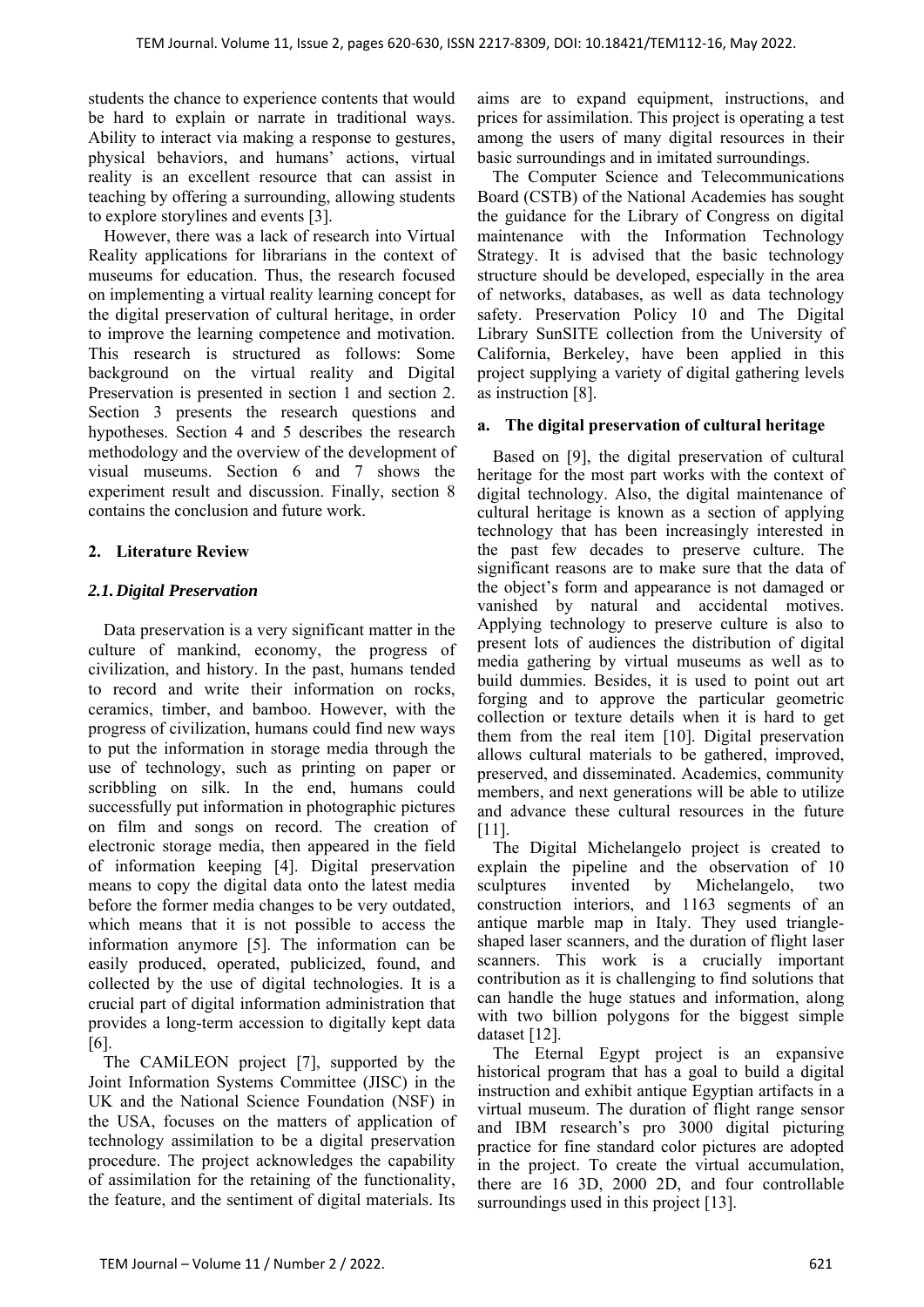The Angkorian Temples project is a project that shows a vast domain of the reconstruction that has more than 100 historical constructions in Angkor, Cambodia by applying aerial pictures. The project is grounded on photogrammetric 3D sculpturing. Also, it presents outstanding consequences for the archaeological prospect documenting vast cultural heritage areas [14].

## **b. Virtual Reality Technology**

Virtual reality (VR) is a technology that enables one to immerse oneself in an artificial environment; the world might be fully fictional or simply a replica of reality. The immersion is accomplished by the use of a virtual reality headset, which sets a stereoscopic 3D display system before the user's eyes. Some systems have sensors that detect head movement, allowing the user to see around. After that, the visuals are adjusted in real-time to match the position of the head or gaze [15]. VR has various special qualifications, such as perspective, and immersion. The user of VR application can select as well as switch between the viewpoints that present the virtual context. The first-person point of view (own point of view) is employed instead of the thirdperson point of view (outside point of view) in VR applications as the first-person point of view provides more direct interactions for the user with the context that generates immersion. Another special characteristic of VR is immersion. It refers to a mental condition induced by regulated sensory stimulation. The user senses immediate inputs or is immersed in the virtual surroundings. To make the user feel immersed, it relies on the actuality of the virtual sphere which the application of 3D graphics standards can precisely display in real or fictional surroundings [16].

Virtual reality has currently been used more and more in the virtual museums. Using VR in the virtual museums provides lots of essential advantages; it provides the lifelike depiction of exhibits and the surroundings, such as rooms in museums. It does not need time or travel to access the corresponding objects and it can be associated with exhibits [17]. Students are able to touch, choose, observe, and control the exhibits in the virtual museums. This context can allow students to learn and study the activities that consist of educational messages, motivating them to enthusiastically correspond to the exhibits [18].

#### **c. Virtual Reality in Education**

 It is believed that Virtual Reality (VR) has a crucial role that promotes learning and teaching in higher studies. Students may be drawn in by the fact that it is new and that they will be immersed in a virtual environment [19]. In VR, students can experience the virtual context as if they are in the real world as they are able to turn and move as they wish as well as it can respond to students' gestures. Moreover, students can sense that their bodies are like in the real world, though they are in the virtual sphere because the special characteristic of immersive VR can support a vision of being there [20]. VR offer chances for students to feel instant in planned activities. While interacting with artifacts and being in interaction patterns in the virtual context, students are promoted to generate knowledge about those activities [21]. VR has two characteristics that may be used to support in educational fields in the future. The first one is the emotion of presence that need to be planned to support and not to overwhelm students. The second one is personification. Managing things in a threedimensional area allows students to unexpectedly personally control over the learning environment [22]. According to [23], they found that the presence created by the three-dimensional technology can actually encourage the emotions and mind for studying because learners are able to control what they wish to see. Besides, they can decide how long they want to observe and can follow their attention and curiousness, thus offering them a sensibility of control and authorization over their own observation.

 In engineering schools, they have used the threedimensional models and VR technology to assist the professors and learners. VR and 3D models give learners the chance to envision the idea about engineering that they studied in their classrooms. Gibbon, in electrical engineering, operates labs consisting of the resonant circuit and the operational amplifiers that have been created in the threedimensional modelling equipment. This way, students could easily understand the circuit problems that are taught in lectures [24]. In addition, children who require special schooling might benefit from virtual reality. According to [18], The Virtual Pink Dolphins Project brings together instructors and developers from Singapore, the Netherlands, and China to provide instructional content for children with Autism Spectrum Disorders (ASD). The goal of this research is to help children with ASD improve their social and communication skills by introducing them to dolphins. Nevertheless, actual dolphin treatment is too expensive; hence, virtual pink dolphins were created in Singapore and used in a special needs school.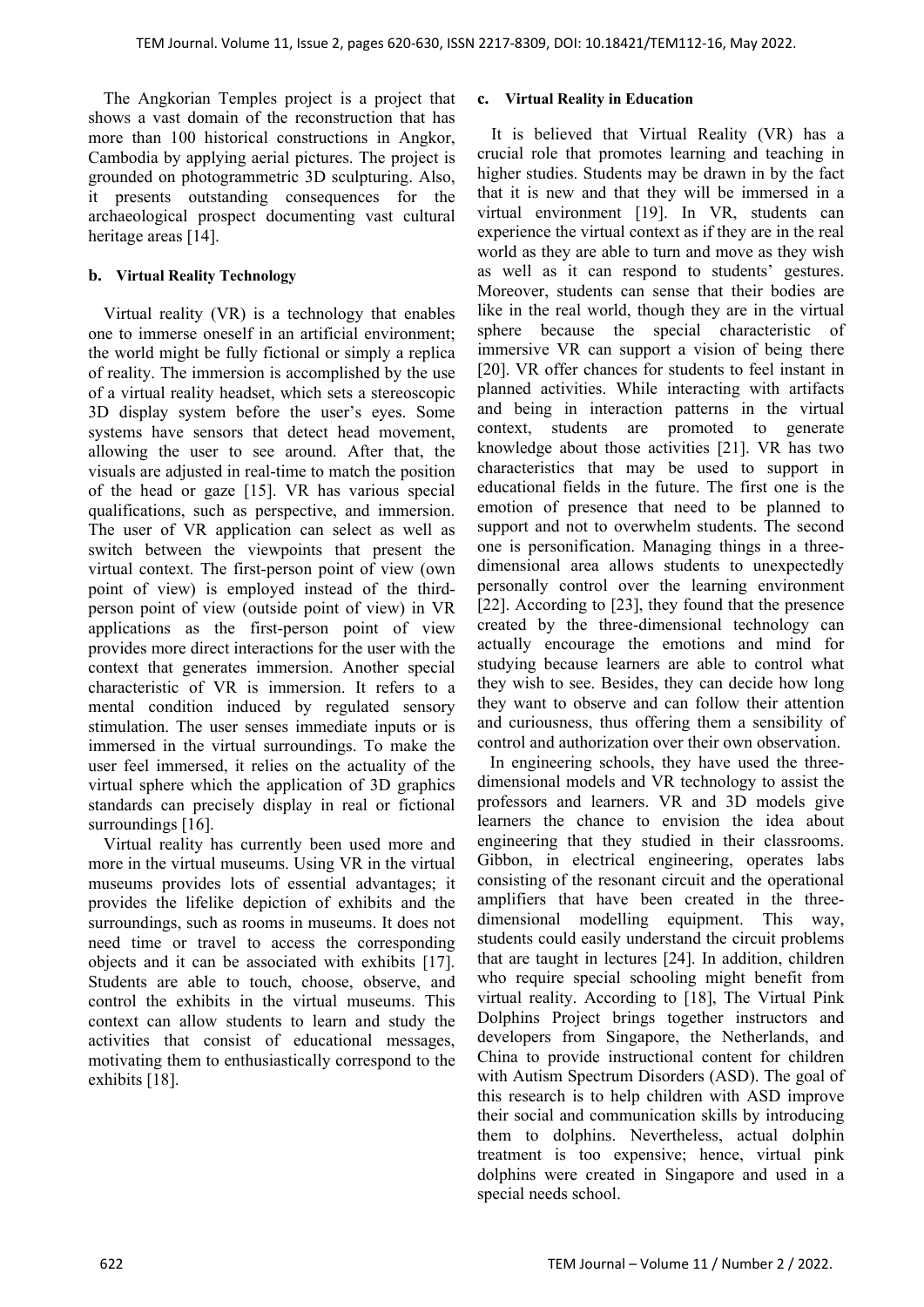### **2.2.Research Questions**

 Based on the scientific literature, virtual reality has been discussed and widely adopted successfully in the educational fields. In this research, we aim to investigate the virtual reality for learning competency in the field of digital preservation of muse-ums for librarian students in the bachelor degree program of the Library and Information Science Faculty. The term learning competency refers to applied skills, abili-ties and knowledge which students gain as a standard for the basic set of skills that specify the level of knowledge for librarians. To determine the effectiveness of using virtual reality compared to traditional teaching methods of text-based learning, we concluded the research hypotheses as shown below.

 H1: The learning competency of librarian students during the use of virtual reality-based learning methodology will be relatively higher than students using traditional learning methods.

 H2: Intrinsic motivation of the librarian students during the use of virtual reality-based learning methodology will be relatively higher than students using traditional learning methods.

### **3. Methodological Design**

 To verify our hypotheses, we used a mixed method design approach. The two major types of mixed method designs were proposed in this research. In the first segment we asked participants to gather quantitative information (H1) (pre-post test of the knowledge). The second segment focused on qualitative data by motivation questionnaire (H2) and an interview section with participants to summarize the experience of using virtual reality in the context of metadata for culture heritage. This mixed method design was adapted and modified from related research based on virtual reality for education [26], [27], and [28]. In terms of gathering data from virtual reality platforms, we developed the fully 3D virtual reality for the virtual museum which shows the case study of how to archive the ancient fabric in a digital collection by standard metadata.

## *3.1.Methodology Overview*

 Our studies focus on the Electronic and Digital Information Resources Management which is taught in the Library and Information Science major in the Faculty of Humanities, Chiang Mai University. However, in this study, we focused only on specific modules of metadata of the digital collection for the cultural heritage which can be quite difficult for students to understand clearly without any prior case studies for real objects of the archive in the museum for digital collection. In order to verify the hypotheses, we divided the students into two groups (control group and experimental group) for the experiment. The overview of our methodology is shown in Figure 1.



*Figure 1. Overview of research Methodology*

## *3.2.Participants*

We recruited the participants among the students in the major of Library and Information Science with prior knowledge of basic metadata for information management but without any prior specific studies on cultural heritage. Twenty-eight students, aged between 19-21 years, were asked to participate in the research. Both control and experimental groups were divided into fourteen students, each group consisting of male and female students. Thus, both groups received pre-test and post-tests to perceive learning competency and answer the motivation questionnaire. Finally, ten from fourteen students of the experiment group were asked to get interviewed on their participation and learning experience. Please note that four students did not have to respond and take the interview regarding the results. The demographics of participants shown in Table 1.

*Table 1. Demographics of participants* 

|                                                                    | Control $(n=14)$                | <b>Experiment</b><br>$(n=14)$ |
|--------------------------------------------------------------------|---------------------------------|-------------------------------|
| Male/Female                                                        | 8/6                             | 7/7                           |
| Age (mean)                                                         | 21.2                            | 20.5                          |
| Degree program                                                     | Library and Information Science |                               |
|                                                                    | second year<br>$(n = 5)$        | second year<br>$(n = 6)$      |
| Study year                                                         | third year<br>$(n = 9)$         | third year<br>$(n = 8)$       |
| Do you have<br>prior experience<br>of virtual reality?<br>(yes/no) | $yes(n=1)$<br>$no(n=13)$        | Yes $(n=0)$<br>No $(n=14)$    |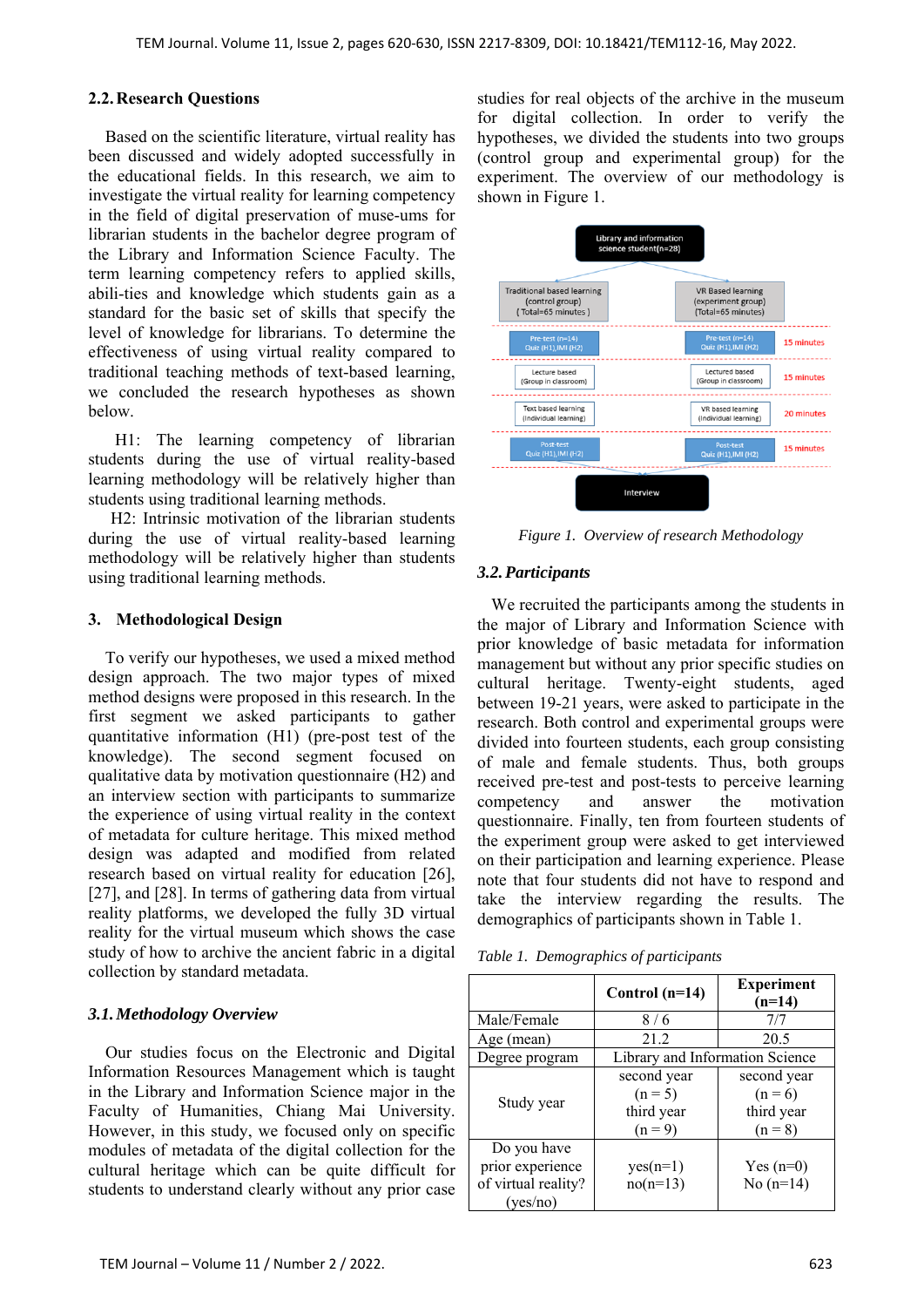## *3.3.Virtual Reality Construction and Instructor Setting*

 In order to measure the learning outcomes of our study, participants were asked to be divided into two groups which were taught by the same lecturer to describe the principle of metadata of culture heritage for fifteen minutes, the outline setting is shown in Figure.1. Both groups started with a pre-test, lecturebased learning, then the control group was assigned to read the text-based learning material, then to do the post-test, and give feedback. In terms of the experiment group, the participants were asked to learn the case study of metadata for culture heritage by virtual reality, then do the post-test, and give feedback on the learning experience.

• Material of the lecture-based learning (Group in the classroom)  $-$  For this research, learning materials were used to teach the bachelor degree students of Library and Information Science. The main subject of the material of the teaching and learning is a PowerPoint slide which consists of the outline of the learning objective, principles, standard metadata and the process of the digital archive from the physical object to the digital object described by a lecturer based on the Electronic and Digital Information Resources Management course corresponding to the book of Metadata for digital collections [25]. After learning the course, students gain knowledge on managing the electronic and digital information with specific knowledge of digital collection management. However, in this study we focused on the module for the concept of metadata and its functions for the digital archive of cultural heritage in the context of the Museum.

• Material of the traditional lecture-based learning group and VR-based learning group  $-$  The session of the lecture-based learning provides only the principle of metadata for culture heritage. However, for more understanding for students, the material of traditional lecture-based learning by text showed the case study of an ancient fabric in the museum shown in Figure 2. The Museum of Huan Yong Ancient Fabric consists of numerous ancient woven cloths that are preserved and conserved because they are a precious cultural legacy of Lamphun and not easily seen. Nonetheless, the museum is not renowned among people nowadays and only known to people who are fascinated with cloth. Itemizing and registry are the essential data for museum managers, to be aware of the quantity, sources, and the lifespan of materials. Audiences, also, are able to learn the significant information so that they realize and are proud of Thai folk intelligence, including cloths' history, the lifespan of woven cloths, designs, genres of cloths, weaving methods, etc. In both text-based and VR-

based materials it was described how to use metadata for categorizing the ancient fabric into digital objects.

• The construction of Virtual Reality – To develop the virtual reality for learning, we constructed the content of the museum of Huan Yong as we mentioned previously. The process of the development of the virtual museum by virtual reality includes three distinguishable stages: 1) Collection of the photographic material in the Museum of Wieng Yong House; 2) Digitization of the ancient fabric in the museum; 3) Development of the virtual museum and the integration with a virtual reality Headmounted display device. We provided the details of construction step by step.

1) Collection of the photographic material in the Museum of Wieng Yong House*.* In this step, collecting the information and photography were the most time consuming regarding the tasks to be completed. Every environment of the museum for photographs were taken to estimate the perspective for the virtual museum. Before observing the museum, we asked the permission of authorities granted for the team to visit the museum for eight times. The main objective of this step was to collect the texture of the wall, floors and other material environment around the museum. However, no special equipment was used, except the twelve million pixels from the smartphone of iPhone 11 pro max. The photographs of the museum are shown in Figure 2.



#### *Figure 2. Compare between Real place of Museum (left) and Virtual Museum(right)*

2) Digitization of the ancient fabric in the museum*-* The process of digitization of the ancient fabric in the Museum employed the method of digitization of Cultural Heritage [29]. In short, Digitization is the transformation of a physical object into digital objects which consists of software, hardware, standards, policies and procedures. The first step of the digitization process is preparing physical cultural objects. The second step is to use an appropriate hardware to collect data and transform the objects to digital objects. Then, the result is a digital object representation or more specifically a standard format for each cultural object. Finally, provided metadata is essential to preserving information about the digital object, and displaying it correctly which can easily provide access to the content, including a searching tool, learning environment, and exhibition. In order to digitize the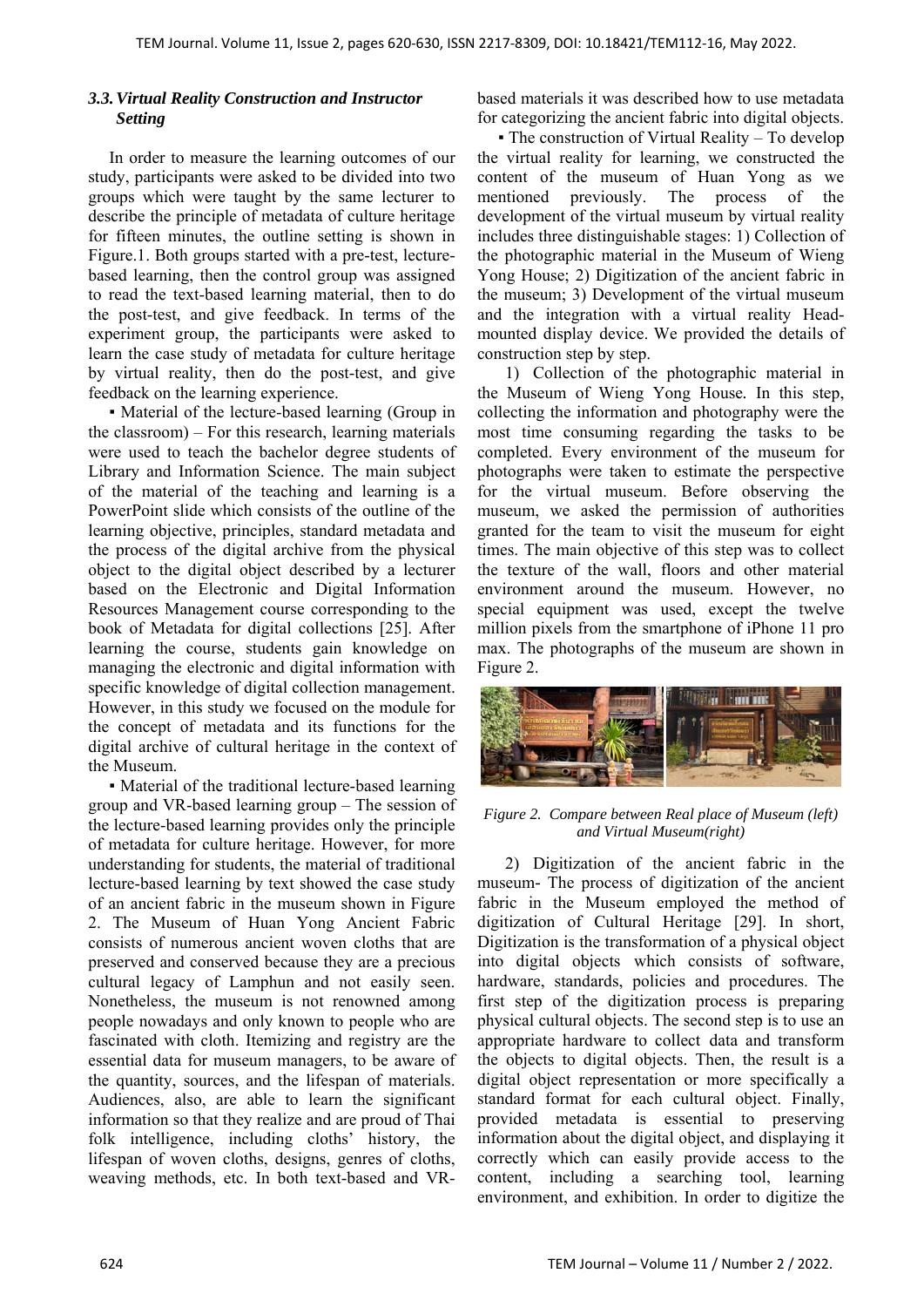objects in the museum, the equipment of Fujisu Image scanner scansnap SV600 and Cannon EOS600D kit 18-55 IS were used for the texture of fabric. Note that we asked the help of professional librarians who are specialists in the preservation of fabric because each ancient fabric was more than fifty years old and can easily be damaged or torn. In order to be easily retrieved, we selected the VRA core metadata [30] to describe the fabric. The process of digitization of the fabric is shown in Figure 3.



*Figure 3. Process of digitization of ancient fabric in the museum* 

3) Developing a virtual museum and integrating it with virtual reality Head-Mounted Display- In this step, the virtual museum was developed by Game development software of Unity version 2020.1.7 and 3d modeling of environments in the museum by the 3D visual effect software of Autodesk Maya studio. According to the literature review [31] virtual reality can provide an immersive experience for users. However, it is not easy to develop a virtual museum without the experts of the specific fields. Thus, the virtual museum has been created by the cooperation of lecturers and researchers of the College of Art Media and Technology, Chiang Mai University who are experts in the fields of digital media, game development and virtual reality in order to provide immersion and realistic content. On the other hand, the lecturers of the Faculty of Humanities department of the Library and Information Science, who are experts in the field of the librarian profession, were responsible to verify the accuracy of the content. Thus, in this step, we spent three months to develop realistic fabrics and combine them with virtuallycreated artefacts and real environment scenes. The result of the virtual museum is shown in Figure 4.



*Figure 4. Presenting the virtual museum environment by virtual reality* 

#### **4. Research**

#### *4.1. Tool for the Evaluation of Quantitative Data (H1)*

Pre-test/Post-test quiz: This tool was used for the evaluation of learning competency for both groups. The questions of the Pre-test/Post-test were employed and modified from the book of Metadata for digital collections [25] which consists of twenty quiz questions. In addition, here we provide a few question examples: "What is the meaning of the element of "stylePeriod" in VRA core?", "Could you give an example for the element of measurements in VRA core?"; "VRA Core is built around three record types, work, image, and collection. What is the difference between each type? The students of both groups were asked to do it in the classroom before/after the end of the research.

#### *4.2. Tool for the evaluation of qualitative data (H2)*

Pre-test/Post-test intrinsic motivation questionnaire: This tool employed the questionnaire of the short version of the Intrinsic Motivation Inventory (IMI) [32], [34] based on the original version [33] to evaluate the motivation of students shown in Appendix 1. However, the original version was used to measure effect of the material of learning as a game on student motivation. Thus, in this research we modified the questionnaire using virtual reality instead of game to measure the motivation. The questionnaire was measured by a selection of 14 items which were given on a five-point Likert scale ranging from 'strongly disagree' to 'strongly agree'. The three subscales were covered from intrinsic motivation; 'interest', 'perceived competence', and 'effort'.

Interview: The objective of the interview was to collect students' virtual experiences identifying both advantages and disadvantages while using virtual reality. Please note that we interviewed only the virtual reality group after using the virtual reality.

#### *4.3. Research Process Steps*

 Both groups followed the steps of the research process the course of one-day setting. The following steps were taken:

- 1. Instructor's part to explain the steps of the research process for both groups;
- 2. Both groups take the pre-test quiz and pre-test intrinsic motivation questionnaire before the lecture session starts;
- 3. Both groups join the lecture in the classroom based on Chapter 8 of the book Metadata for digital collections [25] which explain VRA Core: The Visual Resource Association Core Categories for fifteen minutes;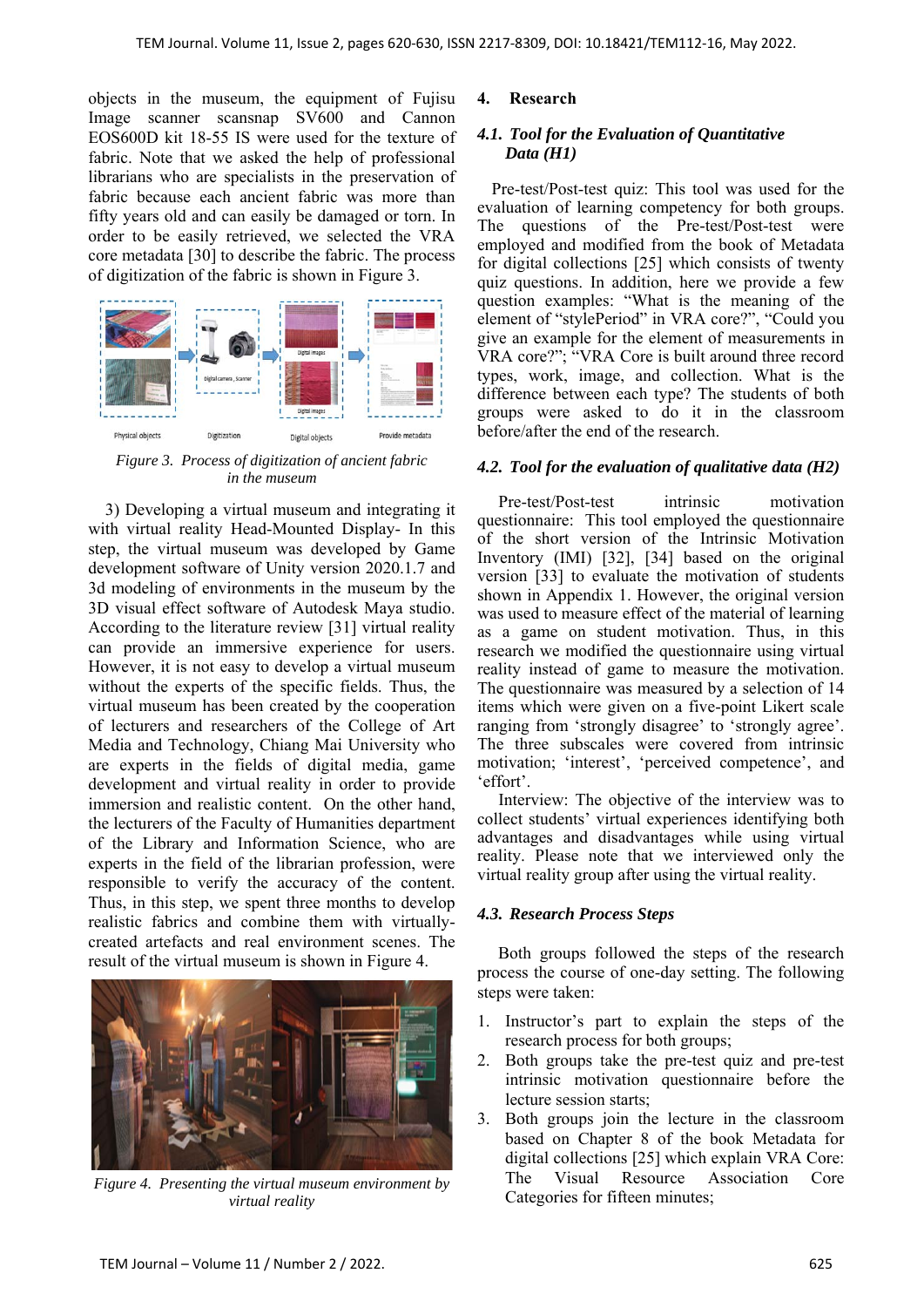4. Each group was asked to execute the experiment separately as follows:

## 4.1.Traditional text-based learning group

For this experiment, the instructor provided a briefing of the research procedure in a traditional way. Then, the students were given the material of the PowerPoint slides of the case study using VRA core metadata for the ancient fabric in the Museum context to learning by itself for twenty minutes. As this was the traditional way of learning, students could easily understand the procedure. The text and image as the content of the PowerPoint slides was similar to that of the virtual reality the material of learning shown in Figure 5.

4.2.Virtual reality-based learning group

In the virtual reality-based learning group, most of the students were unfamiliar with the virtual reality head-mounted display hardware of oculus quest 2. However, as this is not a conventional way of learning, each student started with an initial session to become familiar with virtual reality for five-ten minutes. In the introductory session of learning in virtual reality, the students were asked to start the application of learning ancient fabric in the Museum for twenty minutes. The students can observe the museum and select the ancient fabric including VRA core metadata to describe the detail of fabric as shown in Figure 6. The content of virtual reality was similar to that of the text-based learning but in virtual reality students could make observations by walking and interacting with the environment around the virtual museum to see the detail of each fabric.



*Figure 5. Comparison of the learning materials used by the VR group and the Text-based group (PowerPoint)* 

- 5. Taking the post-test quiz and post-test intrinsic motivation in the end of the research for both groups.
- 6. nterview with the VR-based learning group to collect qualitative data of learning experiences.

## **5. Results**

## *5.1. Pre-Post quiz (H1)*

 We collected data from both groups at the start/end of the research experiment as shown in Table 2. In order to verify the hypothesis (H1), we consider to use the t-test verification hypothesis with unpaired samples. Table 3 shows the p-value of 0.609, there was no statistical evidence of significant difference to support the learning competency between the control group (traditional text-based learning) and the experimental group (virtual reality-based learning) at the significance level of 0.05. In addition, using virtual reality-based learning by librarian students cannot contribute to better results as regards to learning competency compared to traditional textbased learning.

*Table 2. Data collection of pre-post quiz* 

| Group                              | Pre-test | Post-test | <b>SD</b> |
|------------------------------------|----------|-----------|-----------|
| <b>Control</b> group<br>$(Non-VR)$ | 1.35     | 5.92      | 1.08      |
| <b>Experiment group</b>            | 1.28     | 6.07      | 1.25      |

|            | Table 3. Verification of t-test assumptions of learning |
|------------|---------------------------------------------------------|
| competency |                                                         |

|                                         | Control<br>group<br>$(Non-VR)$ | <b>Experiment</b><br>group (VR) | Т-<br>value | Р-<br>value |
|-----------------------------------------|--------------------------------|---------------------------------|-------------|-------------|
| <b>Pre-Post</b><br>(Mean<br>difference) | 4.57                           | 4.78                            | $-0.52$     | 0.609       |

## *5.2. Pre-test/Post-test Intrinsic Motivation Inventory (H2)*

Similarly to the previous session, both groups were asked to fill the intrinsic motivation questionnaire at the start/end of the research experiment. The data of the pre-test and post-test are shown in Table 4. The Intrinsic Motivation Inventory separated data into competency, interest and effort. We also verified the t-test hypothesis with unpaired samples. Table 5 on competency shows that the T-value is 10.085 with a P-value of 0.000 which is less than 0.05. Thus, the competency of the VR group is significantly different from the Non-VR group. As regards interest, the data shows that the T-value is 9.030 and P-value is 0.000 which is less than 0.05, which means that the interest level of the VR group also is significantly different from that of the Non-VR group. Finally, the data of effort shows that the T-value is 7.318 with a P-value of 0.000 which is less than 0.05. The intrinsic motivation of the VR group has been shown to be significantly different from the Non-VR group on all three subscales.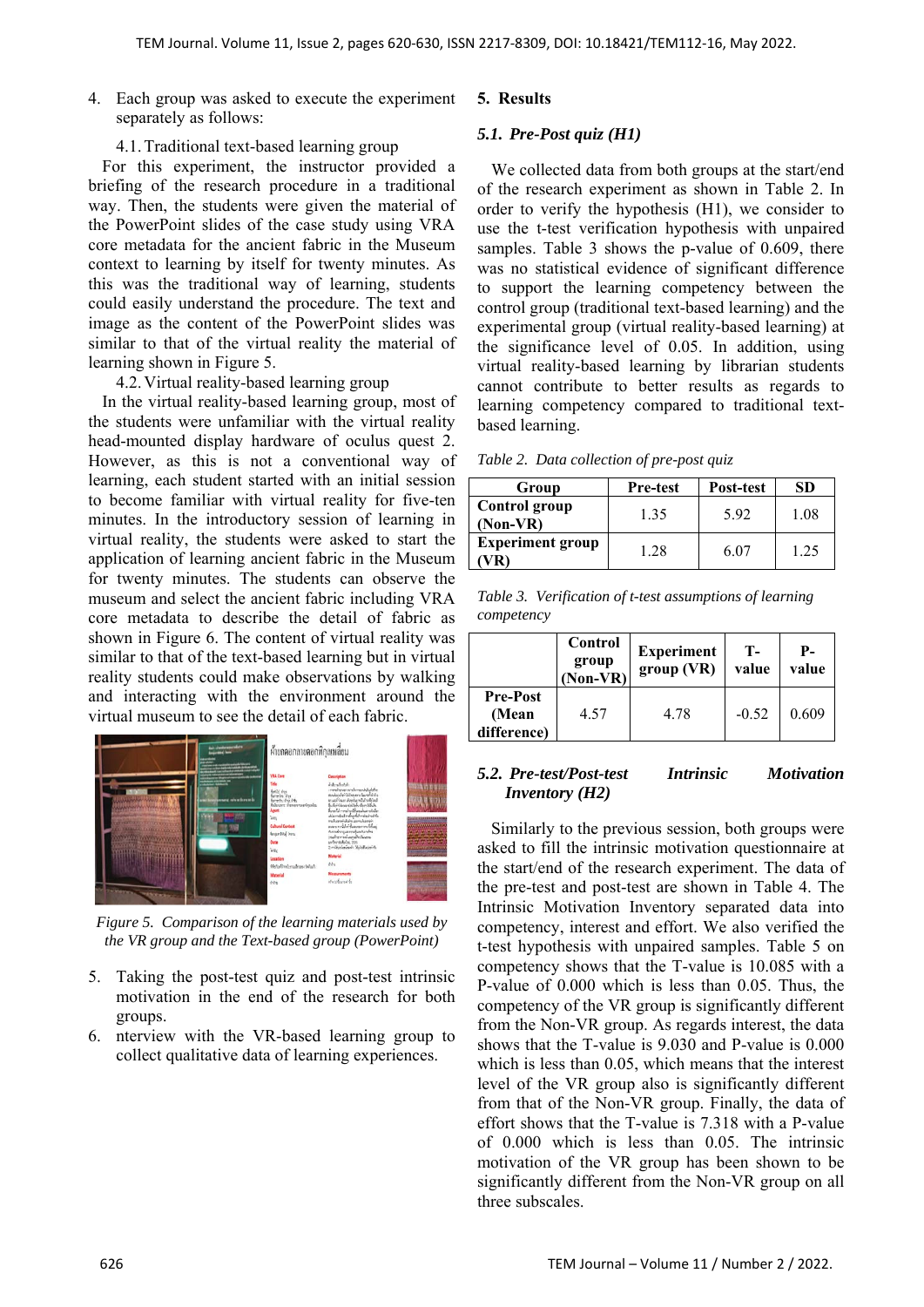| Table 4. Pre-test/Post-test and SD of intrinsic motivation |
|------------------------------------------------------------|
| of the control and experiment groups                       |

| Group     | intrinsic<br>motivation | N  | Pre-<br>test | Post-<br>test | <b>SD</b> |
|-----------|-------------------------|----|--------------|---------------|-----------|
| Non-VR    | competency              | 14 | 3.21         | 3.25          | .01       |
|           | interest                | 14 | 3.16         | 3.42          | .10       |
|           | effort                  | 14 | 3.15         | 3.26          | .10       |
| <b>VR</b> | competency              | 14 | 3.17         | 3.61          | .15       |
|           | interest                | 14 | 3.25         | 4.16          | .21       |
|           | effort                  | 14 | 3.15         | 3.72          | .23       |

*Table 5. Verification of t-test assumptions of motivation* 

|                                  | Intrinsic<br>motivation | Control group<br>(Non-VR) | Experiment group<br>$\widetilde{(\mathsf{X})}$ | T-value | P-value |
|----------------------------------|-------------------------|---------------------------|------------------------------------------------|---------|---------|
| Pre-Post<br>(Mean<br>difference) | competency              | 0.04                      | 0.44                                           | 10.085  | .000    |
|                                  | interest                | 0.26                      | 0.91                                           | 9.030   | .000    |
|                                  | effort                  | 0.11                      | 0.57                                           | 7.318   | .000    |



*Figure 6. Participants of the Virtual reality-based learning group learning the content* 

## *5.3.Interview with Students*

In this section, the semi-structured interviews were carried out with our participants after the post-test section in the virtual reality-based learning group. Two major themes were used to gather the qualitative data in order to find the learning outcome, experience and get feedback to improve the virtual museums in terms of content (theme1) and usability (them2). The outline of the semi-structured interviews shown in table 6.

| Table 6. Outline of the semi-structured interviews |
|----------------------------------------------------|
|----------------------------------------------------|

| Construction                                                                                                                                    | <b>Open-ended Questions</b>                                                                                                                                                                                 |
|-------------------------------------------------------------------------------------------------------------------------------------------------|-------------------------------------------------------------------------------------------------------------------------------------------------------------------------------------------------------------|
| The participants perceived<br>some benefits or advantages<br>the virtual reality<br>with<br>applying the content<br>for<br>librarians (content) | 1. What is your opinion<br>about using virtual<br>reality as a virtual<br>museum?<br>2. What is your opinion<br>about using virtual<br>reality for learning<br>compared to traditional<br>ways of learning? |
| The participants perceived<br>disadvantages<br>some<br><b>or</b><br>difficulties regarding virtual<br>reality (usability)                       | 1. How do you feel using<br>the virtual reality with<br>the Head-Mounted<br>Display device?<br>2. How do you feel about<br>controlling the virtual<br>reality for learning?                                 |

Theme 1: The participants perceived some benefit or advantages with the virtual reality applying the content for librarians**.** Almost all of the students appreciated the fully 3D virtual museum with Oculus quest 2 presented. For example, some students who had never been to a fabric museum before, noted that "using virtual reality was very interesting for learning about these museums and related to the course of metadata, observing that one could describe a fabric in more details and also the environment of the museum". Another opinion of students who have experienced the 360-degree panorama images was that "this virtual museum is extraordinary, I have never used it before, it was different from the content in the classroom. It is something fully immersive, it feels like it physically puts you in that position". In terms of the content for librarians, some participants indicated that virtual reality tools can provide enjoyable and engaging courses for librarians which they feel are very boring otherwise. They mentioned features such as the simulation of categorizing books in a library and digital preservation which is required in the real museum for the deep details of objects of cultural heritage.

Theme 2: The participants perceived some disadvantages or difficulties with virtual reality. Surprisingly, after observing several participants, we found several disadvantages of learning through virtual reality. First, technical difficulties persisted with virtual reality devices: one of the students did not enjoy virtual reality when setting up the device: "I struggled with setting up the device. It did not fit for my head and felt uncomfortable while using virtual reality" and in another case a student who wear glasses also found the same problem. Second, some of the students did not follow the proposed learning objective: we found that some of the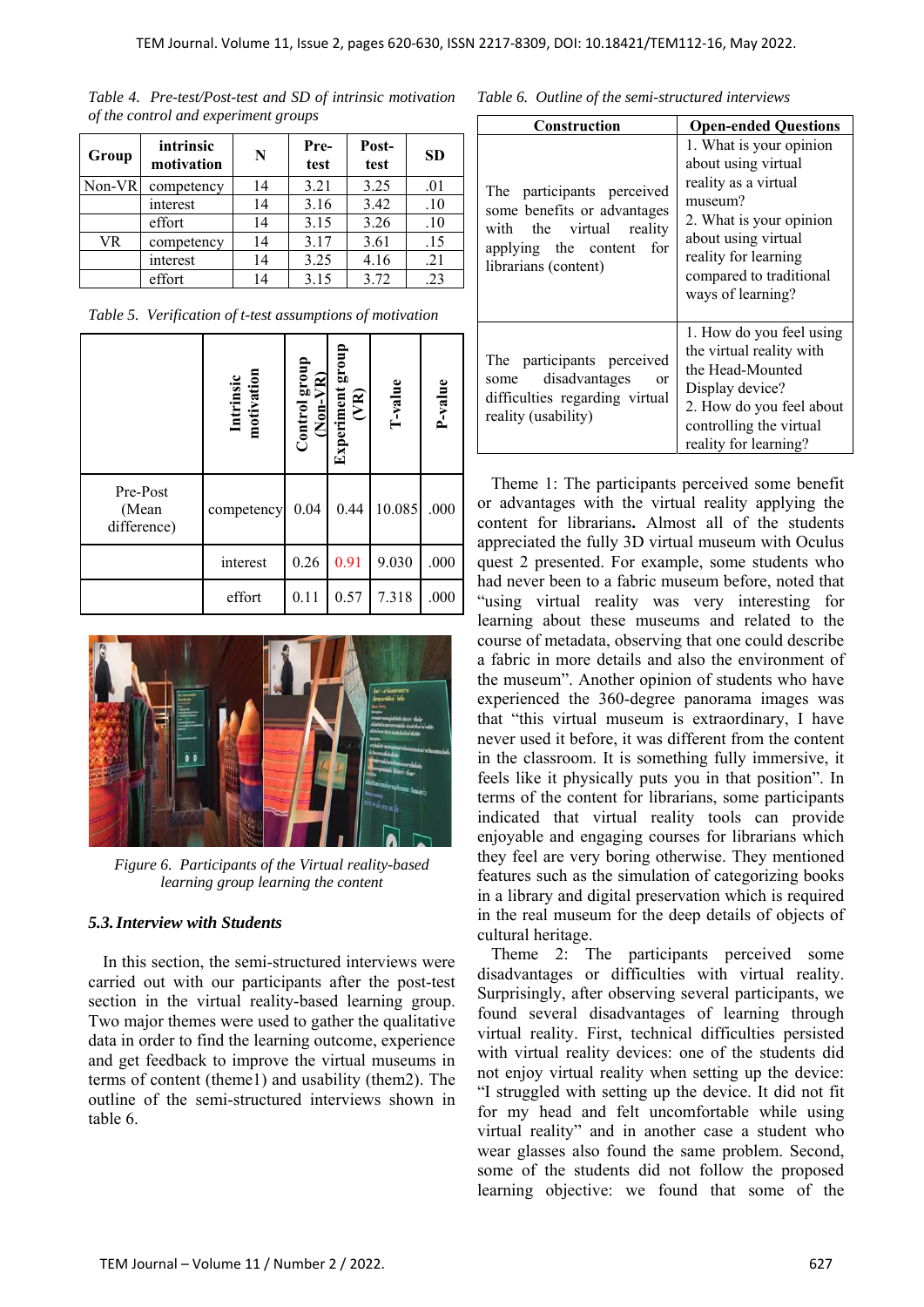students spent most of the time immersively walking around and surveying the object and environment around the virtual museum. "I felt I was distracted a lot of times during using virtual reality, and I forgot to pay attention to the learning objective that the lecturer wanted me to learn". In these situations, using virtual reality uncontrolled and without guidance would be more frustrating for students compared to learning through PowerPoint and textbased learning in the classroom.

## **6. Discussion**

The result of intrinsic motivation with IMI questionnaire showed significant enhancement in the pre-test and post-test from the control group (Non VR) and the experimental group (VR). Our hypothesis (H2) that the intrinsic motivation when using virtual reality learning materials is higher than in the case of traditional text-based learning was confirmed. Especially in terms of interest, the statistical data showed that students are more curious and more interested in the realistic ancient fabric than in text and image. However, for perceived competence, students also feel that virtual reality could improve the knowledge and skill as well as the effort more than traditional text-based materials. The result is aligned with [36] in the context of librarian in public library and also consistent with the research findings of [34], [35] to improve intrinsic motivation for training nurse and medical students.

As for learning competency (H1), unfortunately the results of learning competency showed no significant improvement in the pre-test and post-test between the control group (Non VR) and experimental group (VR). Thus, we can state that applying virtual reality for enhancing learning competency was not effective in the context of a librarian course in a museum. As far as related literature is concerned, it was a lack of research of learning competency in the context of librarians. However, in other contexts the research findings are inconsistent with [34], [35] of the context of healthcare and [37] of the engineering environment. Based on the results, we realize that virtual reality cannot improve the learning competency in our research because the content of

metadata of cultural heritage in museums may not be as complicated as in healthcare and engineering which needs specific knowledge skill and facilitate complex knowledge learning. Consequently, virtual reality not only implicitly boosted learning competency but also explicitly improved the students' intrinsic motivation which showed an ability to help students learn by self-directed learning and positive attitude.

## **7. Conclusion and Future Work**

This research aimed to investigate the effect of virtual reality in terms of learning competency and motivation in the context of Library and Information Science among undergraduate students who had never been taught the content of digital preservation in museums. The proposed virtual reality application of ancient fabric in the Museum of Wieng Yong House can enhance the intrinsic motivation but it cannot improve the learning competency. However, virtual reality provides the immersive experience and improves the engagement of students in the classroom and provides virtual reality as a material to support learning.

For future work, first we plan to develop more content of virtual reality which relates to the courses in the context of Library and Information Science in museums. Second, we plan to perform new tests with a more significant number of participants to verify the stability of the results. For our work, we believe this could be an area for future research of Library and Information Science that will help to serve as a guideline for academic research to develop a virtual reality application for librarians in the context of museums for education.

#### **Acknowledgements**

*This research is supported by the Faculty of Humanities, Chiang Mai University with the title of the project "Developing a virtual reality system for exploring and visiting the Wieng Yong Ancient Fabric Museum", the record number R000025460, the time period of the project from 01/08/2020 to 01/08/2021, funded by "scholarship of funds to support the production of research projects, academic works, Faculty of Humanities Chiang Mai University".*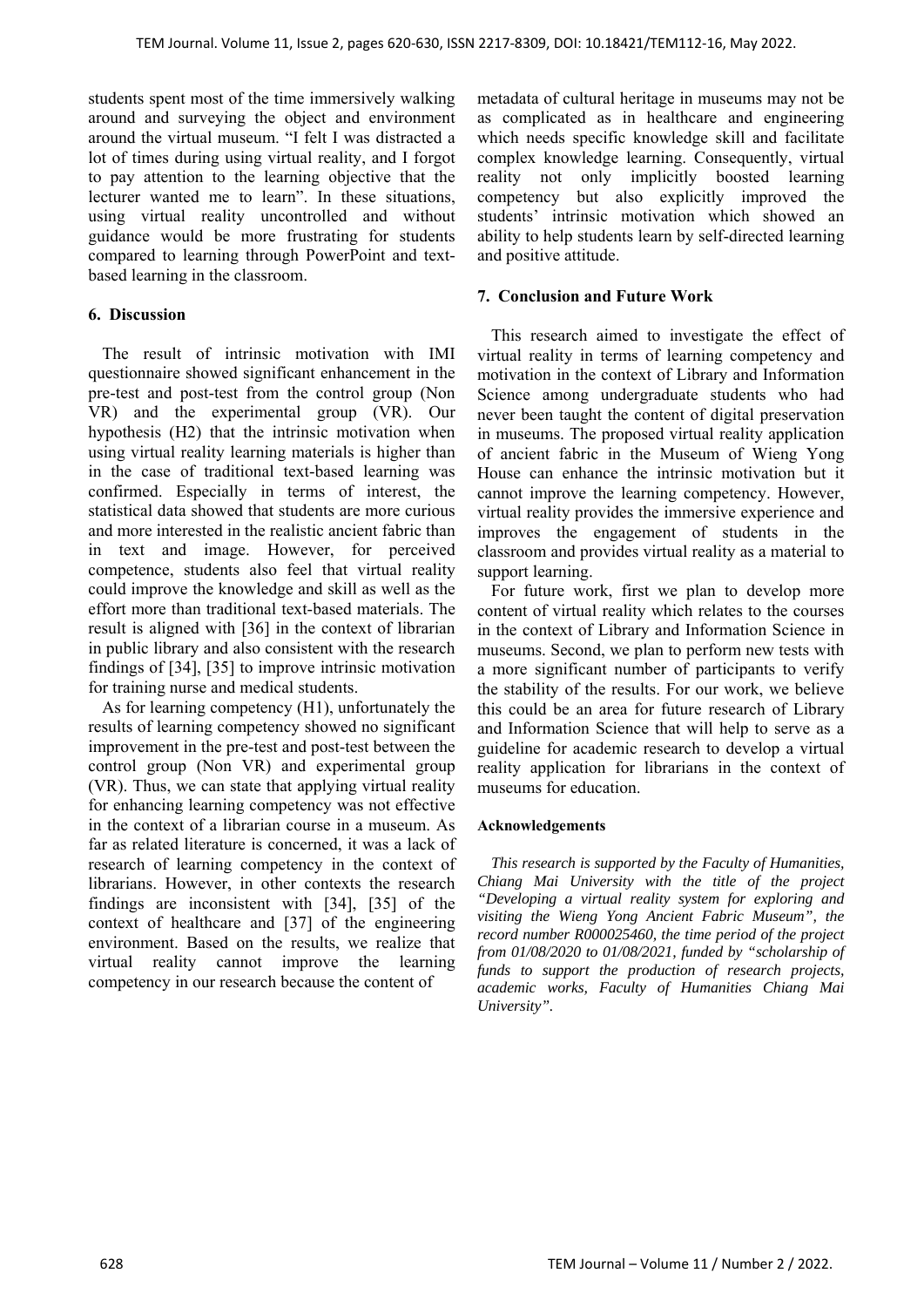#### **References**

- [1]. UNESCO. (2019). Concept of Digital Heritage. UNESCO.org. Retrieved from: https://en.unesco.org/themes/informationpreservation/digital-heritage/concept-digital-heritage . [accessed: 20 February 2021].
- [2]. Copeland, A., Wood, Z., Spotts, L., & Yoon, A. (2018). Learning through virtual reality: Virtual Bethel case study. *iConference 2018 Proceedings*.
- [3]. Christou, C. (2010). Virtual reality in education. In *Affective, interactive and cognitive methods for elearning design: creating an optimal education experience* (pp. 228-243). IGI Global.
- [4]. Lee, K. H., Slattery, O., Lu, R., Tang, X., & McCrary, V. (2002). The state of the art and practice in digital preservation. *Journal of Research of the National Institute of Standards and Technology*, *107*(1), 93- 106.
- [5]. Hendley, T. (1998). Comparison of methods and costs of digital preservation. In *British Library research and innovation report*.
- [6]. Levy, D. M. (1998, May). Heroic measures: reflections on the possibility and purpose of digital preservation. In *Proceedings of the third ACM conference on Digital libraries* (pp. 152-161).
- [7]. Holdsworth, D., & Wheatley, P. (2000). Emulation. *Preservation and Abstraction*. Retrieved from: http://sw.ccs.bcs.org/CAMiLEON/dh/ep5.html [accessed: 20 February 2021].
- [8]. Inouye, A., Hedstrom, M., Flecker, D., & Levy, D. (2001, June). A digital strategy for the Library of Congress. In *Digital Libraries, Joint Conference on* (pp. 178-178). IEEE Computer Society.
- [9]. Conway, P. (2010). Preservation in the age of Google: Digitization, digital preservation, and dilemmas. *The Library Quarterly*, *80*(1), 61-79.
- [10]. Gomes, L., Bellon, O. R. P., & Silva, L. (2014). 3D reconstruction methods for digital preservation of cultural heritage: A survey. *Pattern Recognition Letters*, *50*, 3-14.
- [11]. Pramartha, C., & Davis, J. G. (2016, October). Digital preservation of cultural heritage: Balinese Kulkul artefact and practices. In *Euro-Mediterranean Conference* (pp. 491-500). Springer, Cham.
- [12]. Levoy, M., Pulli, K., Curless, B., Rusinkiewicz, S., Koller, D., Pereira, L., ... & Fulk, D. (2000, July). The digital Michelangelo project: 3D scanning of large statues. In *Proceedings of the 27th annual conference on Computer graphics and interactive techniques* (pp. 131-144).
- [13]. Rushmeier, H. E. (2005, November). Eternal Egypt: experiences and research directions. In *Recording, Modeling and Visualization of Cultural Heritage: Proceedings of the International Workshop, Centro Stefano Franscini, Monte Verita, Ascona, Switzerland, May 22-27, 2005* (p. 183). CRC Press.
- [14]. Sonnemann, T., Sauerbier, M., Remondino, F., & Schrotter, G. (2006). Reality-based 3d modeling of the Angkorian temples using aerial images. In: Proc. 2nd international conference on remote sensing in archaeology, Vienna, Austria, pp 573–579
- [15]. Pantelidis, V. S. (1993). Virtual reality in the classroom. *Educational technology*, *33*(4), 23-27.
- [16]. Fokides, E., & Tsolakidis, C. (2007). Virtual Reality in Education: Theory and Practice. *Atrapos editions, Athens*.
- [17]. Mitchell, W. L. (1999). Moving the museum onto the Internet: The use of virtual environments in education about ancient Egypt. *Virtual worlds on the Internet*, 263-278.
- [18]. Tsolakidis, C., Zouboula, N., Fokides, E., & Vratsalis, C. (2008). Virtual Reality and Museum: An Educational Application for Museum Education. *Int. J. Emerg. Technol. Learn.(IJET)*, *3*, 89-95.
- [19]. Slavova, Y., & Mu, M. (2018, August). A comparative study of the learning outcomes and experience of VR in education. In *IEEE Conference on Virtual Reality and 3D User Interfaces: IEEE VR 2018* (pp. 1-2). IEEE.
- [20]. Johnson-Glenberg, M. C. (2018). Immersive VR and education: Embodied design principles that include gesture and hand controls. *Frontiers in Robotics and AI*, *5*, 81.
- [21]. Winn, W. (1999). Learning in virtual environments: A theoretical framework and considerations for design. *Education Media International*, *36*(4), 271- 279.
- [22]. Slater, M., & Wilbur, S. (1997). A framework for immersive virtual environments (FIVE): Speculations on the role of presence in virtual environments. *Presence: Teleoperators & Virtual Environments*, *6*(6), 603-616.
- [23]. Minocha, S., Tudor, A. D., & Tilling, S. (2017). Affordances of Mobile Virtual Reality and their Role in Learning and Teaching. *Electronic Visualisation and the Arts (EVA 2017)*, 1-10.
- [24]. Zacharia, Z. C. (2007). Comparing and combining real and virtual experimentation: an effort to enhance students' conceptual understanding of electric circuits. *Journal of Computer Assisted Learning*, *23*(2), 120-132.
- [25]. Miller, S. J. (2011). *Metadata for digital collections: a how-to-do-it manual*. New York: Neal-Schuman Publishers.
- [26]. Ke, F., Lee, S., & Xu, X. (2016). Teaching training in a mixed-reality integrated learning environment. *Computers in Human Behavior*, *62*, 212-220.
- [27]. Dolgunsöz, E., Yildirim, G., & Yildirim, S. (2018). The effect of virtual reality on EFL writing performance. *Journal of Language and Linguistic Studies*, *14*(1), 278-292.
- [28]. Shin, D. H. (2017). The role of affordance in the experience of virtual reality learning: Technological and affective affordances in virtual reality. *Telematics and Informatics*, *34*(8), 1826-1836.
- [29]. Sotirova, K., Peneva, J., Ivanov, S., Doneva, R., & Dobreva, M. (2012). Digitization of cultural heritage– standards, institutions, initiatives. *Access to digital cultural heritage: Innovative applications of automated metadata generation*, 23-68.
- [30]. Mixter, J. (2014). Using a common model: Mapping VRA Core 4.0 into an RDF ontology. *Journal of Library Metadata*, *14*(1), 1-23.